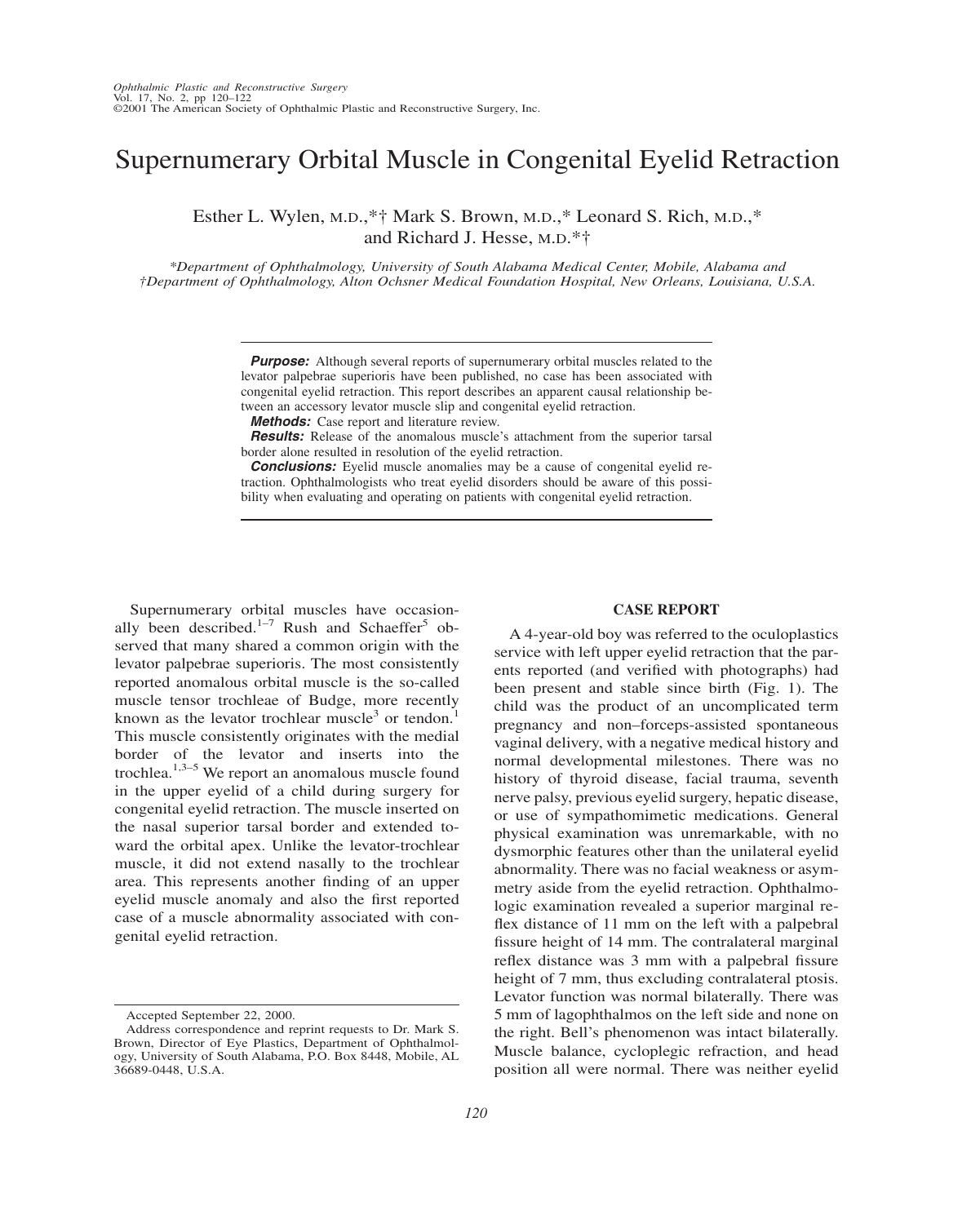

**FIG. 1.** Four-year-old boy with congenital left upper eyelid retraction.

lag nor any evidence of a jaw-winking phenomenon or other anomalous innervation. Magnetic resonance imaging of the brain and orbits showed no abnormalities, and thyroid function tests were within normal limits. The presumptive diagnosis of congenital eyelid retraction was made.

The child was brought to surgery for a planned levator recession of the left upper eyelid. The levator aponeurosis was disinserted from its insertion along the superior tarsal border across the entire length of the eyelid using cautery. An anomalous muscle was identified inserting along the nasal portion of the superior tarsal border alongside the levator, piercing the levator aponeurosis and heading toward the orbital apex (Fig. 2). This muscle was released at the superior tarsal border, resulting in resolution of both the eyelid retraction and lagophthalmos intraoperatively. Because the exact nature of this muscle could not be discerned, it was sutured to the orbital rim with 6–0 Mersiline (Ethicon, Somerville, NJ) polyester sutures so that

it could be further manipulated if deemed necessary at a later time. The levator aponeurosis was then reapproximated at the site of its original attachment, with no recession performed to prevent overcorrection. Postoperative eyelid position was improved but still very slightly elevated compared with the normal fellow eyelid (Fig. 3). Lagophthalmos was completely resolved. Muscle balance was normal postoperatively.

## **DISCUSSION**

Anomalous muscle slips related to the levator palpebrae superioris have been found by some authors to be present in 10% to 14% of specimens.<sup>2,4</sup> The one most commonly cited is a supernumerary muscle originally described as the tensor trochleae muscle of Budge<sup>4,6</sup> and more recently renamed the levator-trochlear muscle by Sacks. $3$  This muscle originates from the medial border of the levator and extends variably to the trochlea and nearby structures.<sup>3</sup> Bartley<sup>1</sup> found a similar structure, a tendon extending from the trochlear area to the anterior inferior levator aponeurosis in a child with congenital blepharoptosis (Fig. 4). Other structures that run longitudinally with the levator, which are more similar to the one we report here, have been described in the early anatomic literature.<sup>7</sup>

Congenital retraction of the upper or lower eyelid is a poorly defined entity about which little is known.<sup>7</sup> The disorder has only been reported as unilateral. The diagnosis is made when eyelid retraction is present from birth in the absence of trauma, thyroid disease, proptosis, or abnormalities of cranial nerves III or VII. Inferior rectus restriction with an overacting superior rectus–levator



**FIG. 2.** Intraoperative photograph of anomalous muscle inserting along the nasal portion of the superior tarsal border.



FIG. 3. Postoperative appearance with improved eyelid position.